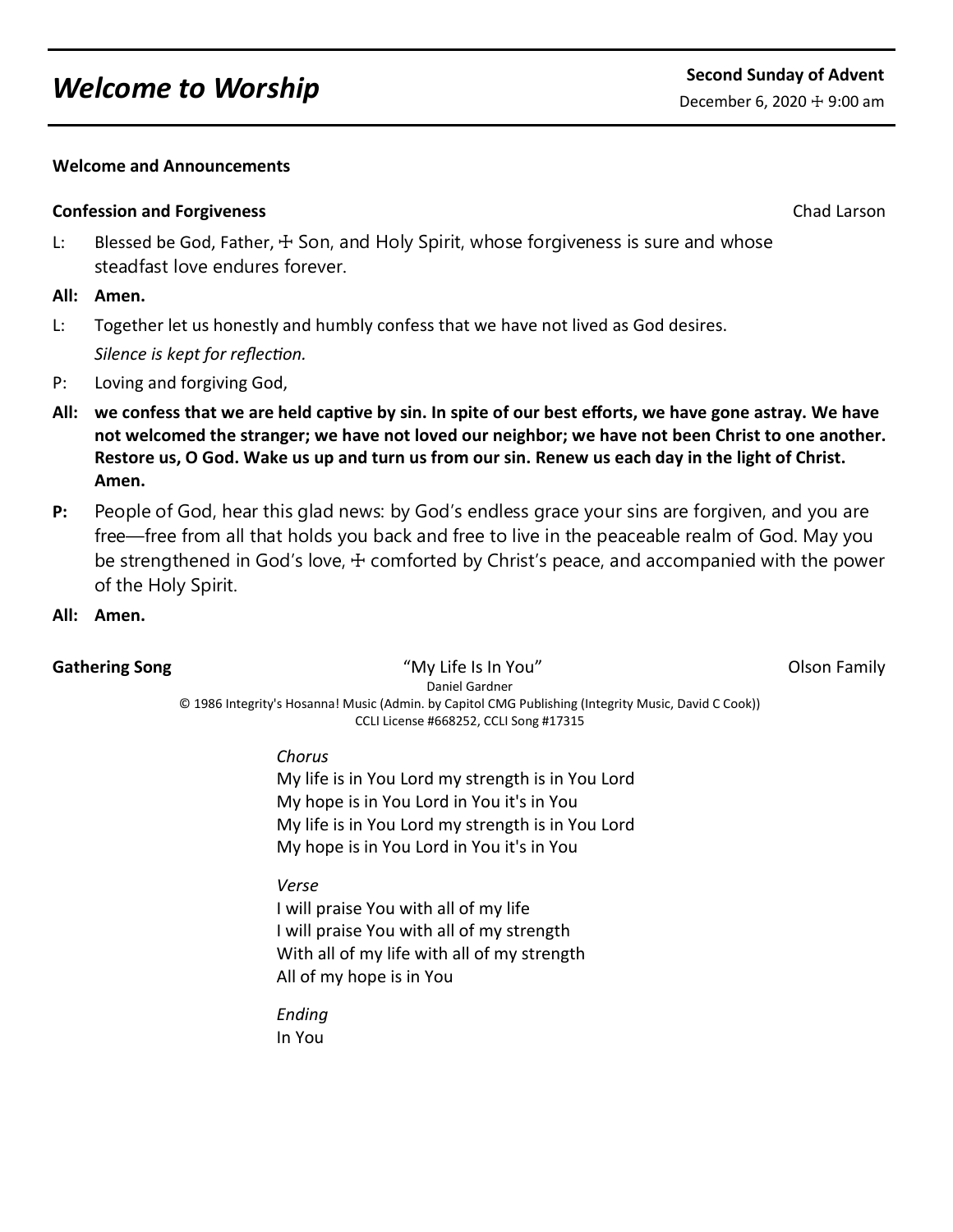### **Lighting the Advent Wreath Darla Goble Darla Goble** Darla Goble **Darla Goble Darla Goble Darla Goble Darla Goble**

**All: We praise you, O God, for this circle of light that marks our days of preparation for Christ's advent. As we light the candles on this wreath, kindle within us the fire of your Spirit, that we may be light shining in the darkness. Enlighten us with your grace, that we may welcome others as you have welcomed us. Grant this through Christ our Lord, whose coming is certain and whose day draws near. Amen.**

**Hymn** "Light One Candle to Watch for Messiah" Pastor Keith Lentz Text: Wayne L. Wold, b. 1954 Text © 1984 Fortress Press, admin. Augsburg Fortress. Reprinted under OneLicense.net #A-713517.

 $2$  Light two candles to watch for Messiah: let the light banish darkness. He shall feed the flock like a shepherd, gently lead them homeward.

**Musical Offering The Construction Construction Construction Construction Construction Construction Construction** By John Jacob Niles

### **Reading** Luke 1:5-25

<sup>5</sup>In the days of King Herod of Judea, there was a priest named Zechariah, who belonged to the priestly order of Abijah. His wife was a descendant of Aaron, and her name was Elizabeth. <sup>6</sup>Both of them were righteous before God, living blamelessly according to all the commandments and regulations of the Lord.  $^7$ But they had no children, because Elizabeth was barren, and both were getting on in years.  $^8$ Once when he was serving as priest before God and his section was on duty, <sup>9</sup>he was chosen by lot, according to the custom of the priesthood, to enter the sanctuary of the Lord and offer incense.  $^{10}$ Now at the time of the incense offering, the whole assembly of the people was praying outside.  $^{11}$ Then there appeared to him an angel of the Lord, standing at the right side of the altar of incense. <sup>12</sup>When Zechariah saw him, he was terrified; and fear overwhelmed him. <sup>13</sup>But the angel said to him, "Do not be afraid, Zechariah, for your prayer has been heard. Your wife Elizabeth will bear you a son, and you will name him John. <sup>14</sup>You will have joy and gladness, and many will rejoice at his birth, <sup>15</sup>for he will be great in the sight of the Lord. He must never drink wine or strong drink; even before his birth he will be filled with the Holy Spirit. <sup>16</sup>He will turn many of the people of Israel to the Lord their God.  $^{17}$ With the spirit and power of Elijah he will go before him, to turn the hearts of parents to their children, and the disobedient to the wisdom of the righteous, to make ready a people prepared for the Lord." <sup>18</sup>Zechariah said to the angel, "How will I know that this is so? For I am an old man, and my wife is getting on in years." <sup>19</sup>The angel replied, "I am Gabriel. I stand in the presence of God, and I have been sent to speak to you and to bring you this good news.  $^{20}$ But now, because you did not believe my words, which will be fulfilled in their time, you will become mute, unable to speak, until the day these things occur." <sup>21</sup>Meanwhile the people were waiting for Zechariah, and wondered at his delay in the sanctuary. <sup>22</sup>When he did come out, he could not speak to them, and they realized that he had seen a vision in the sanctuary. He kept motioning to them and remained unable to speak. <sup>23</sup>When his time of service was ended, he went to his home. <sup>24</sup>After those days his wife Elizabeth conceived, and for five months she remained in seclusion. She said, <sup>25</sup>This is what the Lord has done for me when he looked favorably on me and took away the disgrace I have endured among my people.

**Message** The Greatest Story Ever Told The Statest Story Ever Told Pastor Karna Moskalik Gift of Hope: Zechariah and Elizabeth"

### **Offering**

 *Give by check, text (833-970-0714), online or mobile app — See DONATE on website: www.oslcstillwater.org*